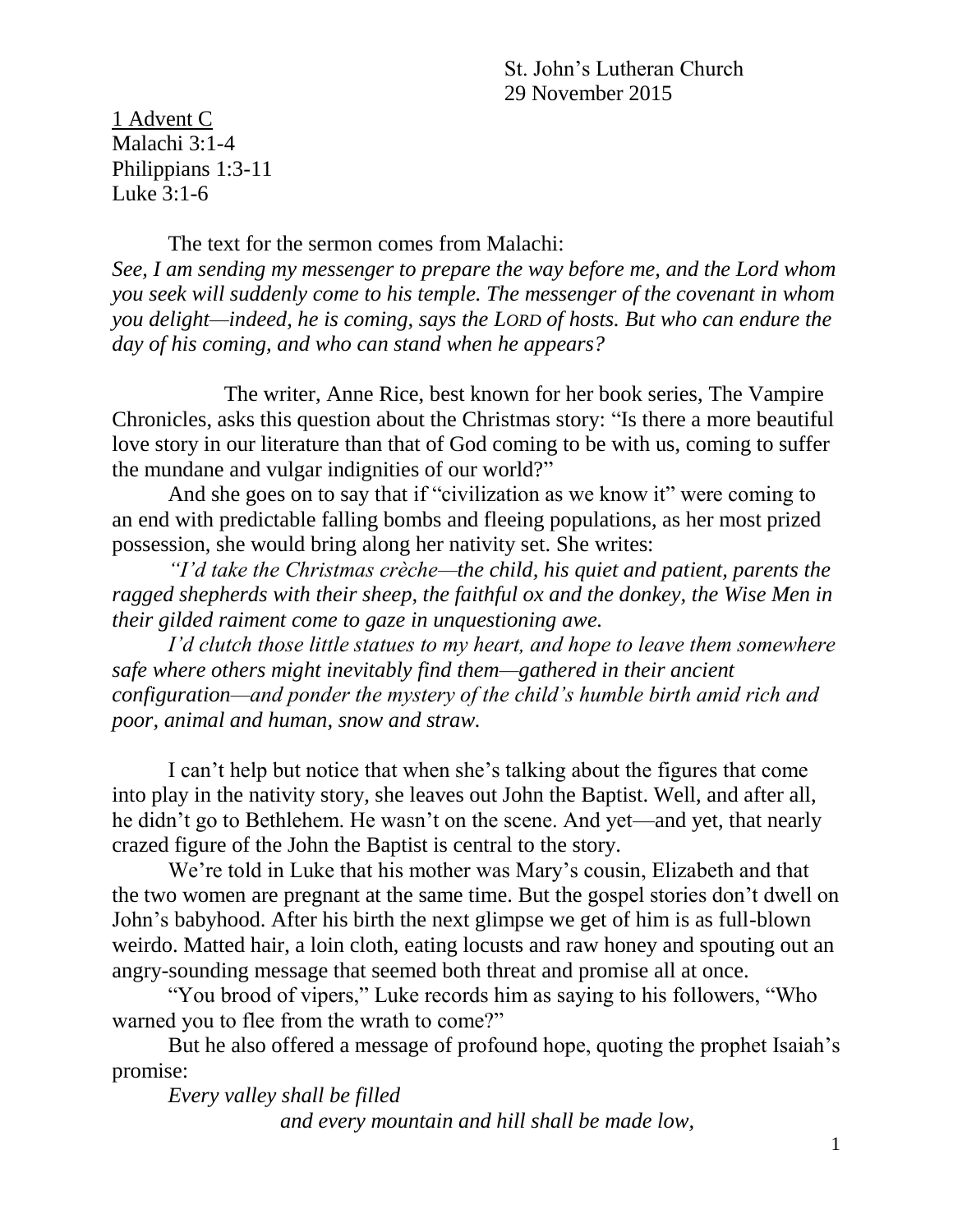*and the crooked shall be made straight and the rough ways made smooth; and all flesh shall see the salvation of God."*

Once he started preaching in the wilderness, promising that the Lord was coming and people should re-direct their lives, through repentance and preparation, people left the temple and went out into the wilderness to hear what he had to say. They let him wash them in the river—even women, who were not allowed into the inner precincts of the temple, even recognized sinners who would not have even bothered to try to come into the temple at all. Something about John's message drew people to him, despite his outward appearance and unorthodox style of doing ministry—in the wilderness.

That piece is important and shouldn't be underestimated. We're used to going different places to worship. It doesn't have to happen in one fixed place. As far as people going into the wilderness to worship, well, most denominations have church camps of one type or another and that's wilderness enough for some of us, particularly if there isn't much hot water and the camp coffee is always burned.

But in John's time, the faithful worshipped at the synagogue. They followed the teachings of scribes and priests, recognized men of spiritual authority. They didn't willy-nilly go get baptized by someone who today we might think needed to have his lithium level adjusted.

So something drove them there. Drove them away from the city and the synagogue and the established mechanisms for understanding, worshiping and relating to God. Something drove the people to seek out a wild man in a wild place performing baptisms not sanctioned by the rabbis, declaring that Someone was coming—whose name he didn't even know—was about to come in and change the whole established world order, so old rules, requirements and regulations didn't apply.

And John wasn't exactly gentle in his delivery. He wasn't one to mince words. He called the religious authorities 'a brood of vipers.' He told his followers, flat out, that they had to change their ways. He said, "Even now, the axe is lying at the root of the trees; every three therefore that does not bear good fruit is cut down and thrown into the fire."

All in all, John the Baptist makes the fabled hippie culture of the 1960's look pretty tame if you ask me. And I suspect that John was *not* the kind of man who would have been welcomed in most houses of worship during that same period.

So really, why did the people come? The Episcopal writer, Barbara Brown Taylor, says "People were drawn to him apparently not only because of who he was and what he said, but also because of what he offered them—a chance to come clean, to stop pretending they were someone else and start over again."

Isn't it interesting that the people had to find that freedom *outside* of the established order for religious observance?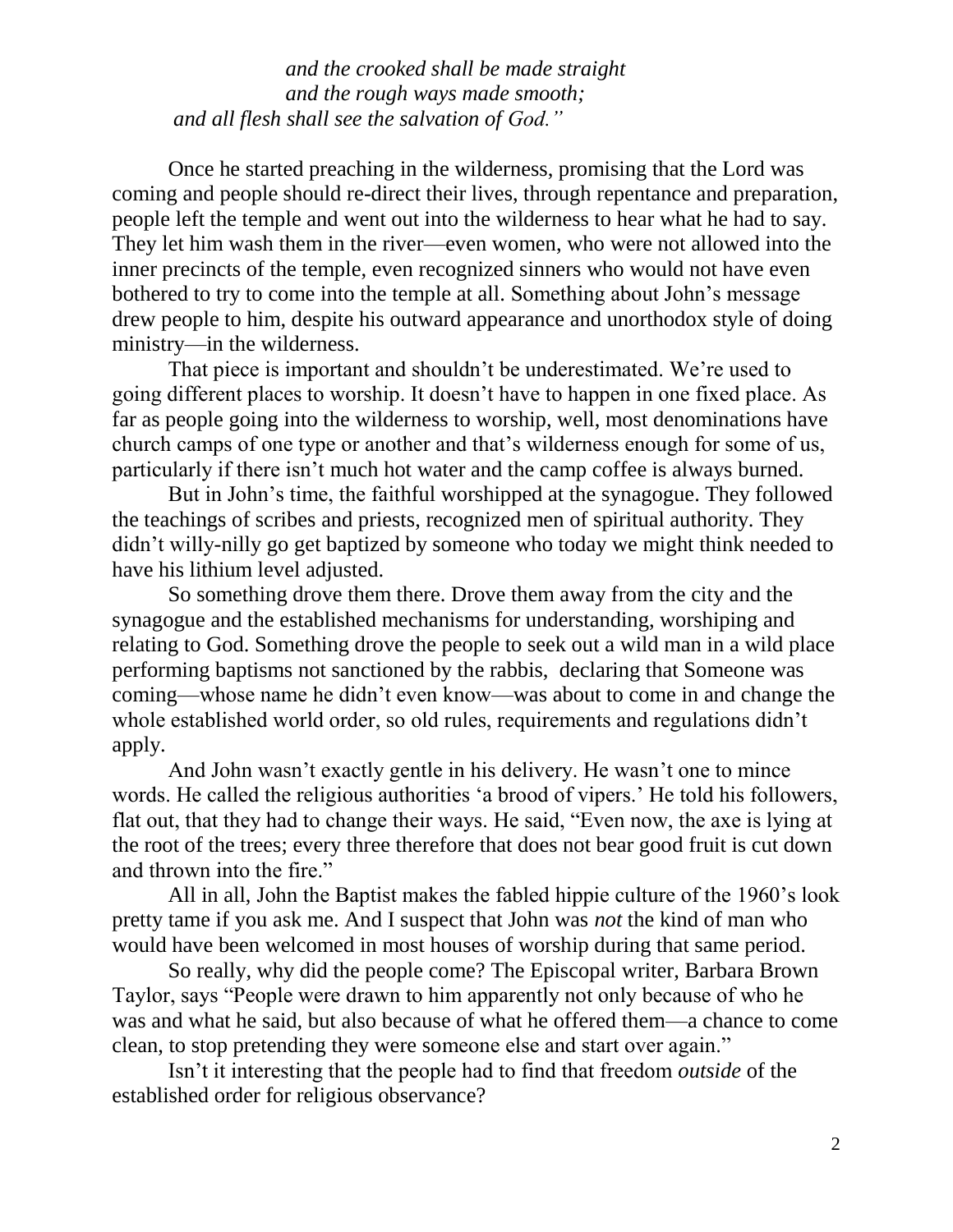It's interesting, I think, but not surprising. People have long noticed a divorce between authentic faithful living and the institutionalized version of it. That's why churches struggle, frankly.

I'm reminded of a cartoon I saw the other day. The title was "When Opposites Attract" and the image was of a dishy-looking woman with long legs sitting at a high bar table to with a haggard-looking priest. "And *I'm* spiritual, but not religious," she's telling him.

The implication is, of course, that the man of God, the man in the collar, the established authority, is *religious.* But that's it. Not *spiritual*. For that you have to look to the lively young woman trying to make a connection—that's spirituality: trying to make a connection.

John connected.

The very forms of worship designed to connect us with our authentic spirituality sometime becomes impediments to it. When we are so concerned with the *right* way to do Holy Communion, we miss out on Holy Communion. When we only notice the typos in the word of God, we miss the word of God. When our mouths are singing but our hearts are closed, we are silencing our song of praise.

And on top of that, we send a message that that is what worship is really about—being a critic not a supplicant. Adhering to the forms of worship, without worshipping, is not only not spiritual, it is downright false.

You know what I mean: form doesn't make up for content. It's right there in the 13<sup>th</sup> chapter of 1 Corinthians: *If I speak in the tongues of mortals and of angels*, *but do not have love, I am a noisy gong or a clanging cymbal…If I give away all my possessions, and if I hand over my body so that I may boast, but do not have love, I gain nothing*.

No matter how many cookies you bake, you can't be a good parent if you don't try to see the world through your kids' eyes. No matter how many bouquets of flowers you bring home, you can't be a good spouse if you don't acknowledge how much you and your partner need to hold each other's well-being tenderly in your hands.

No matter how high your pledge is or what committees you serve on, you can't be a Christian until you acknowledge that you are the *body of Christ* and not some name on a line in a parish register in the pastor's office. You are the who of Christ in the world today.

Form doesn't make up for content, and John called the people to pay attention to content because the Lord was on the way.

And the Lord was coming not to their local houses of worship, but to the banks for the river where he, too, would be washed by John in the Jordan. He, too, would undergo the ritual cleansing that was the signal action of new life.

\*\*\* \*\*\* \*\*\* \*\*\* You know, all those Christmas carols about the baby, all those songs about bringing gold and frankincense and myrrh and rum-a-tum-tummying—I wish there were just one or two songs about what John is calling us to do. Because his call is